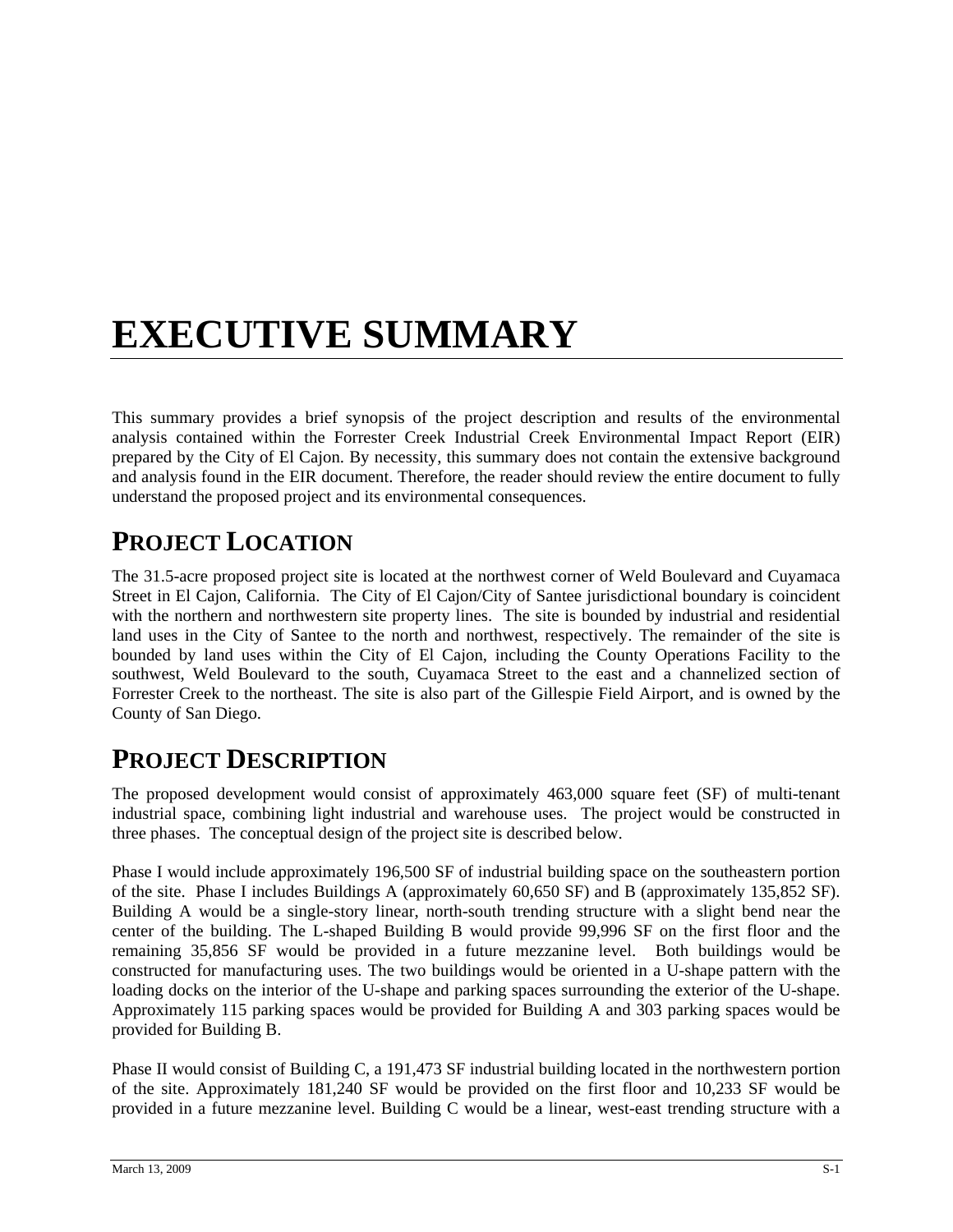mezzanine at the southeast corner. Loading docks would be located along the northern side of the building. Approximately 237 parking spaces would be provided to the north, west and south of Building C.

Phase III would include the construction of Building D, a 75,000 SF rectangular structure located in the western portion of the site. Approximately 65,538 SF would be provided on the first floor and 9,462 SF would be provided in a future mezzanine at the northeast corner of the building. Loading docks would be located along the southern building perimeter. Phase III would include 138 parking spaces located to the north, west and south of Building D.

The project also proposes site access and circulation improvements, including the construction of a northern leg of the Gillespie Way/Weld Boulevard intersection. The project would implement low water use landscaping, utilities improvements and extensions, and water quality Best Management Practices. In addition, a six-foot high perimeter wall would be constructed along the northern and western project property line to provide a district boundary between the proposed industrial park and adjacent residential uses. Retaining walls would also be constructed within the site and along the northeastern perimeter of the project site.

## **PROJECT APPROVALS**

Approval of the Forrester Creek Industrial Park project would require the approval of a number of discretionary actions. According to Sections 15050 and 15367 of the CEQA Guidelines, the City of El Cajon is designated as the Lead Agency for the project. Responsible agencies are those agencies that have discretionary approval authority over one or more actions involved with the development of a proposed project. Trustee agencies are state agencies having jurisdiction by law over natural resources affected by a proposed project that are held in trust of the people of the State of California. The following list indicates the various discretionary actions that would be required to implement the proposed project and the agencies that would grant discretionary approval for these actions.

- Grading Permit, Building Permit, and Street Improvement Plan by the El Cajon City Staff
- Tentative Subdivision Map, Planned Unit Development, General Plan Amendment, Amendment of Specific Plan 291, and Rezoning Approval by the El Cajon Planning Commission and City Council
- Industrial Storm Water Permit by the El Cajon Public Works Department
- Approval of a long-term lease agreement by County of San Diego (completed)
- National Pollutant Discharge Elimination System (NPDES) Construction Activities Storm Water General Permit by the San Diego Regional Water Quality Control Board (RWQCB)
- Clean Water Act Section 401 Water Quality Certification by the RWQCB
- Army Corps of Engineers Section 404 Permit
- California Department of Fish and Game Section 1602 Permit
- U.S. Fish and Wildlife Service Endangered Species Act Section 7 or 10(a) compliance
- Federal Aviation Administration Airspace Determination Letter (completed)
- San Diego County Regional Airport Authority Consistency Determination (completed)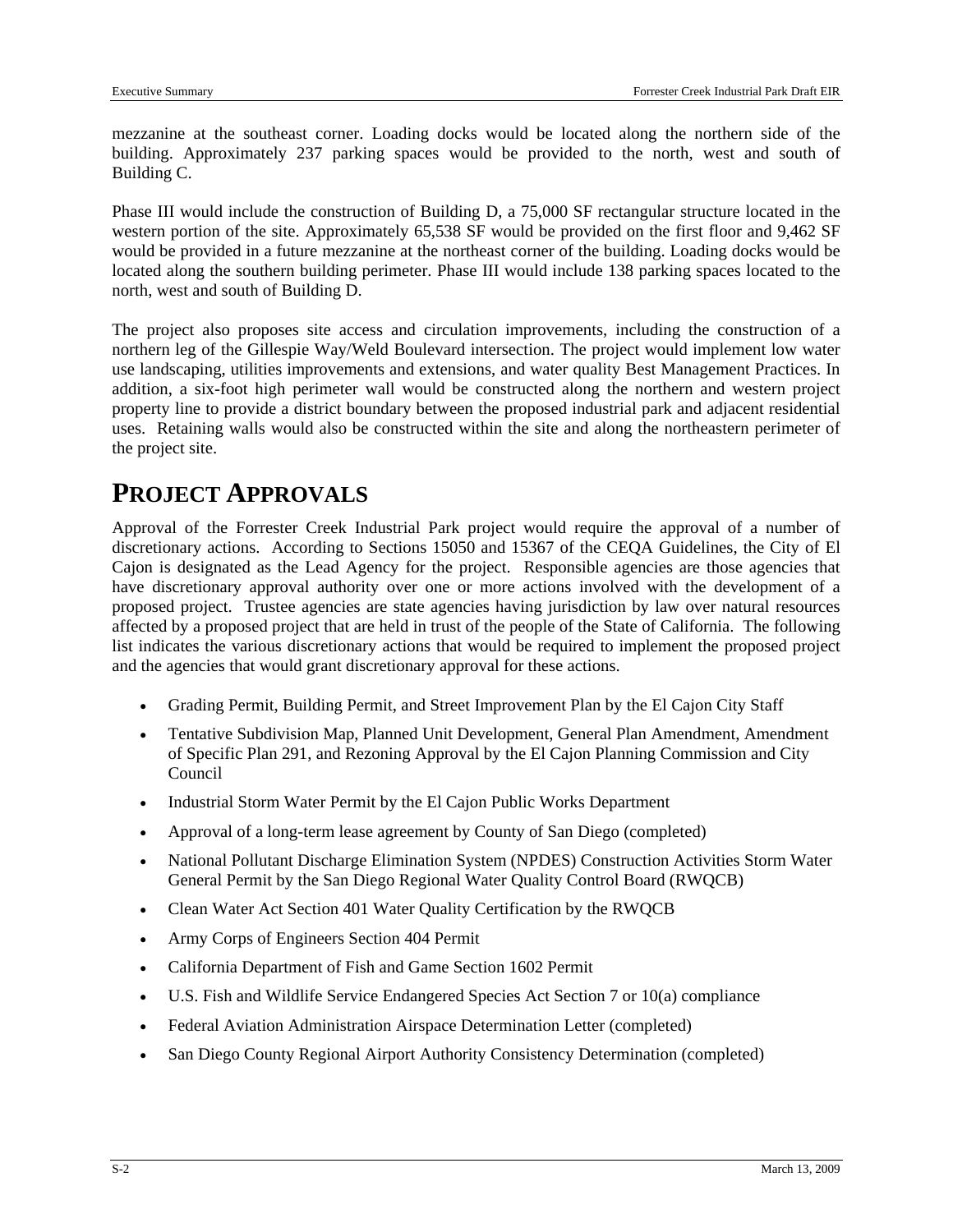### **AREAS OF CONTROVERSY KNOWN TO THE LEAD AGENCY**

CEQA Guidelines Section 15123(b)(2) requires that areas of controversy known to the Lead Agency (the City of El Cajon) be stated in the EIR summary. Comments on the Notice of Preparation (NOP) prepared for the project were received from one federal agency (U.S. Fish and Wildlife Service), five state agencies (California Department of Fish and Game, Caltrans, Department of Toxic Substances Control, Native American Heritage Commission, and the Public Utilities Commission), and two County agencies (SANDAG and the County of San Diego Department of Public Works). A joint letter from U.S. Fish and Wildlife Service and California Department of Fish and Game offered recommendations and comments to assist the City in avoiding, minimizing, and mitigating project-related impacts to biological resources and to ensure that the project is consistent with on-going regional habitat conservation planning efforts. Caltrans requested an analysis of airport-related noise and safety impacts to the proposed project, as well as compliance with regional airport land use planning regulations. Caltrans also requested that a traffic impact study be prepared for the proposed project to determine the project's near-term and long-term impacts to State facilities and propose appropriate mitigation measures. The Department of Toxic Substances Control letter provided comments regarding the project's potential impacts associated with hazardous materials and the NAHC requested that the EIR address potential impacts to cultural resources. The Public Utilities Commission letter recommended that the project be planned with the safety of the adjacent San Diego Metropolitan Transit System rail corridor in mind. The SANDAG letter recommended that the proposed project utilize the proximity of the project to the San Diego Trolley and reduce the demand for automobile capacity. The County of San Diego Department of Public Works requested that a traffic impact study be prepared for the proposed project to determine the project's nearterm and long-term impacts to San Diego County's facilities and propose appropriate mitigation measures.

Pursuant to CEQA Guidelines Section 15083, an early public consultation meeting was held at the City of El Cajon on February 7, 2006. During that meeting, property owners of residences located west of the project site in the City of Santee expressed concerns about air quality, night lighting, and noise. All of the issues raised during the NOP comment period and at the early public consultation meeting have been addressed in the EIR (see Chapters 4.1 through 4.13).

#### **ISSUES TO BE RESOLVED BY THE DECISION MAKING BODY**

The issues to be resolved by the decision making body include whether and how to mitigate the significant effects of the proposed project; consideration of the various mitigation measures and alternatives recommended in the EIR by City staff and interested persons and organizations; whether the benefits of the proposed project outweigh its unavoidable environmental risk; and whether the discretionary approvals required to implement the proposed project and its development components should be granted.

# **IMPACT AND ALTERNATIVES SUMMARY**

Table S-1 summarizes the impacts associated with the proposed project and the mitigation measures required to reduce the impacts to below significant levels. Only significant environmental issues that require the implementation of mitigation measures are identified in this table. Table S-2 provides a summary of the project alternatives analysis.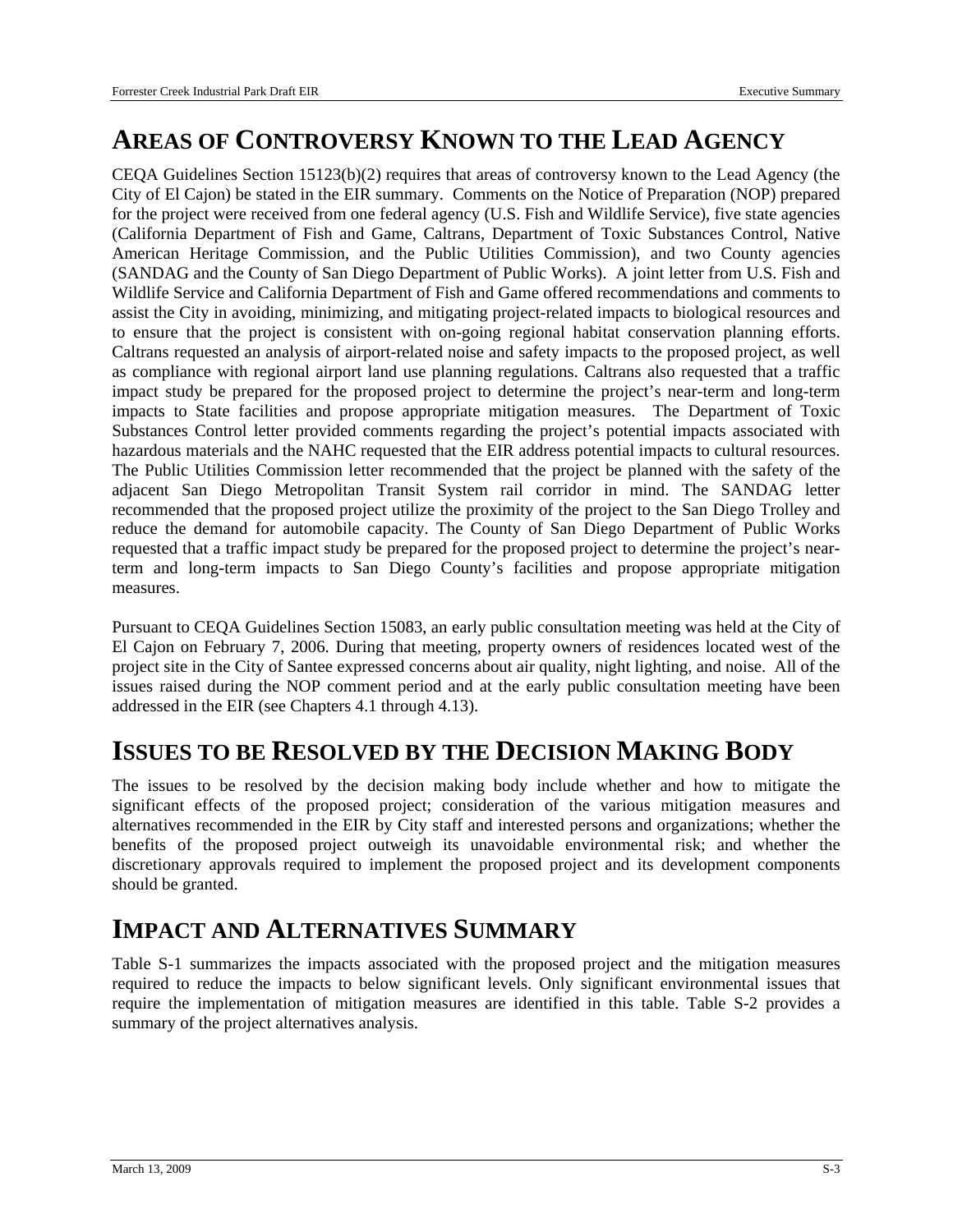|  |  |  |  | Table S-1. Summary of Impacts and Mitigation Measures |  |
|--|--|--|--|-------------------------------------------------------|--|
|--|--|--|--|-------------------------------------------------------|--|

| <b>Issue Area</b>          |                                                                                                                                                                                                                                                          |         |                                                                                                                                                                                                                                                                                                                                                                                                                                                                                                                                                                                                                                                        | <b>Significance of</b><br>Impact(s) After<br>Mitigation* |
|----------------------------|----------------------------------------------------------------------------------------------------------------------------------------------------------------------------------------------------------------------------------------------------------|---------|--------------------------------------------------------------------------------------------------------------------------------------------------------------------------------------------------------------------------------------------------------------------------------------------------------------------------------------------------------------------------------------------------------------------------------------------------------------------------------------------------------------------------------------------------------------------------------------------------------------------------------------------------------|----------------------------------------------------------|
| 4.2 Air Quality            | Significant Impact(s)                                                                                                                                                                                                                                    |         | <b>Mitigation Measure(s)</b>                                                                                                                                                                                                                                                                                                                                                                                                                                                                                                                                                                                                                           |                                                          |
| <b>Pollutant Emissions</b> | Implementation of the proposed project would result in a<br>potentially significant impact from the exceedance of the $NOx$<br>daily emissions threshold in 2012 due to simultaneous project<br>construction of Phase 3 and operation of Phases 1 and 2. | $Air-1$ | During project construction, the construction contractor shall be required to ensure that<br>construction equipment is maintained in good tune and that excessive idling time is<br>minimized. This shall be made a requirement of the construction contract and be verified by<br>City Planning staff prior to the issuance of a grading permit for the construction of Phase 3.                                                                                                                                                                                                                                                                      | Significant and<br>unavoidable                           |
|                            |                                                                                                                                                                                                                                                          | $Air-2$ | During the simultaneous construction of Phase 3 and operation of Phases 1 and 2, the<br>construction contractor shall limit daily construction hours to approximately 4 hours per day,<br>in order to reduce emissions below the daily significance level threshold for NO <sub>x</sub> . This shall<br>be made a requirement of the construction contract and be verified by City Planning staff<br>prior to the issuance of a grading permit for the construction of Phase 3.                                                                                                                                                                        |                                                          |
|                            |                                                                                                                                                                                                                                                          |         | Although mitigation measure Air-2 would reduce impacts to below a level of significance, it<br>is considered to be infeasible by the City of El Cajon because it would double the duration of<br>construction for Phase 3 from 11 months to 22 months. This would result in an economic<br>impact to the project applicant by significantly increasing the cost of construction of Phase 3.<br>In addition, it would negatively affect the residential properties to the west of the project site<br>that are adjacent to the Phase 3 construction area, by exposing them to nuisance noise and<br>dust from construction for an additional 11 months. |                                                          |
|                            |                                                                                                                                                                                                                                                          |         | Because mitigation measure Air-2 is considered to be infeasible, the following mitigation<br>measure would be implemented that would reduce emissions of $NOx$ from simultaneous<br>project construction and operational activities.                                                                                                                                                                                                                                                                                                                                                                                                                   |                                                          |
|                            |                                                                                                                                                                                                                                                          | $Air-3$ | During the simultaneous construction of Phase 3 and operation of Phases 1 and 2, the<br>construction contractor shall use at least 10 percent Tier I, II, or III certified equipment as<br>approved by the California Air Resources Board. This shall be made a requirement of the<br>construction contract and be verified by City Planning staff prior to the issuance of a grading<br>permit for the construction of Phase 3.                                                                                                                                                                                                                       |                                                          |
|                            |                                                                                                                                                                                                                                                          |         | Due to the potential mix of construction equipment from Tiers 1, 2 and 3 that may be used, it<br>not possible to quantify the emissions reduction that would occur from implementation of<br>mitigation measure Air-3. Therefore, while measures Air-1 and Air-3 would reduce the<br>emissions of NO <sub>x</sub> during simultaneous project construction and operation activities, the<br>project may still result in emissions levels that exceed the allowable daily emissions<br>threshold for NO <sub>x</sub> . Therefore, although reduced, impacts would be potentially significant and<br>unavoidable.                                        |                                                          |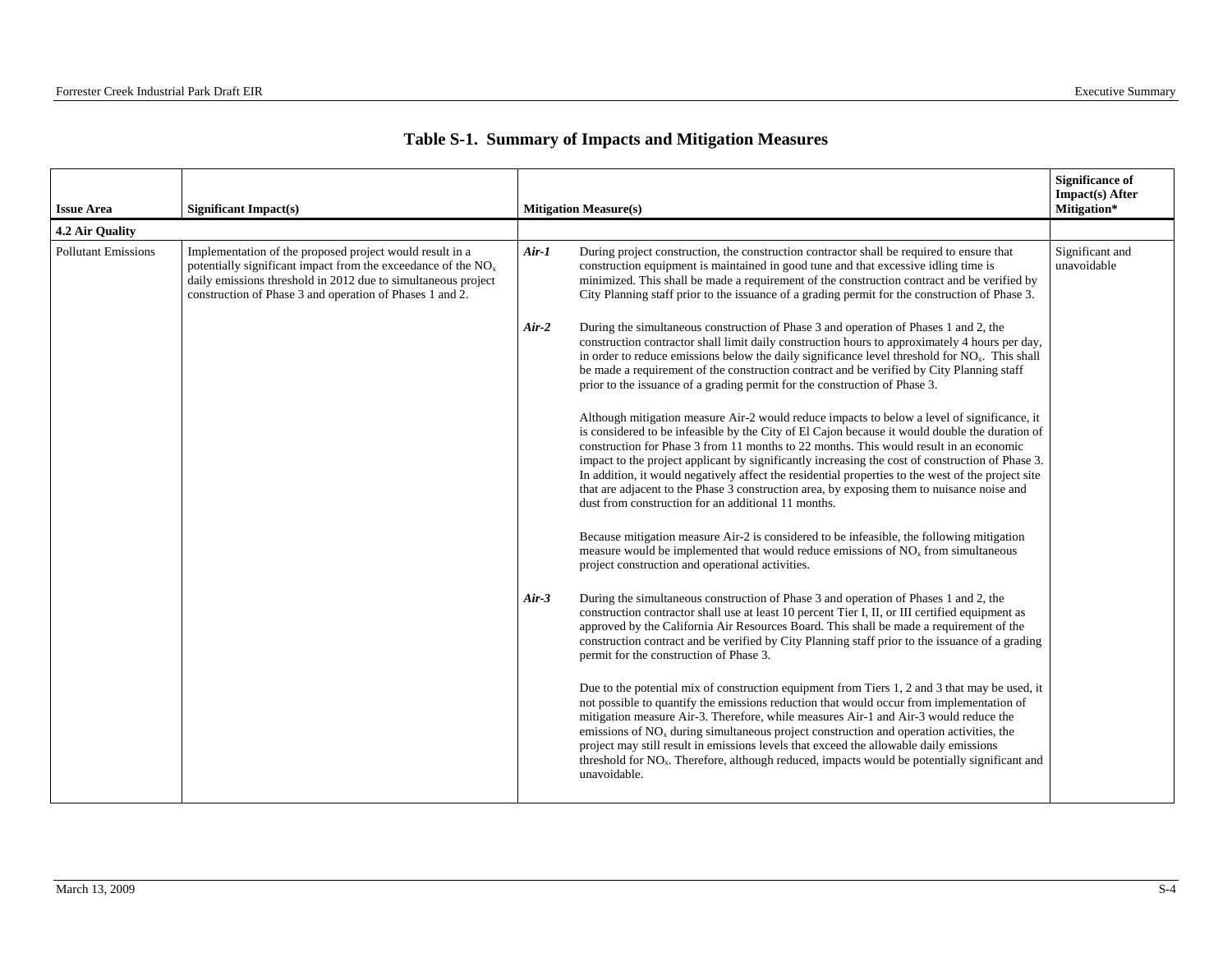| <b>Issue Area</b>                                 | Significant Impact(s)                                                                                                                                                                                                                                                                                                           |         | <b>Mitigation Measure(s)</b>                                                                                                                                                                                                                                                                                                                                                                                                                                                                                                                                                                                                                                                                                                                                                                                                                                                                                                                                                                                                                                                                                                                                                                                                                                                                                   | <b>Significance of</b><br><b>Impact(s)</b> After<br>Mitigation* |
|---------------------------------------------------|---------------------------------------------------------------------------------------------------------------------------------------------------------------------------------------------------------------------------------------------------------------------------------------------------------------------------------|---------|----------------------------------------------------------------------------------------------------------------------------------------------------------------------------------------------------------------------------------------------------------------------------------------------------------------------------------------------------------------------------------------------------------------------------------------------------------------------------------------------------------------------------------------------------------------------------------------------------------------------------------------------------------------------------------------------------------------------------------------------------------------------------------------------------------------------------------------------------------------------------------------------------------------------------------------------------------------------------------------------------------------------------------------------------------------------------------------------------------------------------------------------------------------------------------------------------------------------------------------------------------------------------------------------------------------|-----------------------------------------------------------------|
| <b>4.3 Biological Resources</b>                   |                                                                                                                                                                                                                                                                                                                                 |         |                                                                                                                                                                                                                                                                                                                                                                                                                                                                                                                                                                                                                                                                                                                                                                                                                                                                                                                                                                                                                                                                                                                                                                                                                                                                                                                |                                                                 |
| Sensitive Species,<br>Habitats and<br>Populations | Implementation of the proposed project would result in a<br>significant impact to disturbed Diegan coastal sage scrub, San<br>Diego ambrosia, and non-native grassland habitat. In addition,<br>the project would result in a significant direct impact to raptor<br>foraging habitat including non-native grassland and raptor | $Bio-1$ | Impacts to 0.2 acres of disturbed Diegan coastal sage scrub shall be mitigated at a 1:1 ratio for<br>a total of 0.2 acres of required mitigation. Mitigation shall consist of acquisition of 0.2 acres<br>of Diegan coastal sage scrub. The wildlife agencies and the City shall approve the location<br>and habitat quality of the off-site mitigation site.                                                                                                                                                                                                                                                                                                                                                                                                                                                                                                                                                                                                                                                                                                                                                                                                                                                                                                                                                  | Less than significant                                           |
|                                                   | nesting habitat including eucalyptus woodland. The project<br>would also result in a significant direct impact to OWUS and<br>State-regulated waters. Indirect impacts from construction noise<br>to local wildlife would be significant if noise levels exceed 60<br>$dB(A) L_{eq}$ in areas where raptors are nesting.        | $Bio-2$ | Impacts to 15.6 acres of non-native grassland shall be mitigated at a 0.5:1 ratio for a total of<br>7.8 acres of required mitigation. Mitigation shall consist of off-site acquisition of 7.8 acres of<br>non-native grassland. The wildlife agencies and the City shall approve the location and<br>habitat quality of the off-site mitigation site.                                                                                                                                                                                                                                                                                                                                                                                                                                                                                                                                                                                                                                                                                                                                                                                                                                                                                                                                                          |                                                                 |
|                                                   | Implementation of the proposed project would result in a<br>significant impact to approximately 250 stems of San Diego<br>ambrosia, which is a federally-endangered plant species. No<br>impacts to federal or state-listed animal species would occur.                                                                         | $Bio-3$ | Impacts to raptor foraging habitat shall be mitigated through implementation of mitigation<br>measure Bio-2. Mitigation for impacts to raptor nesting habitat shall consist of the following:<br>no clearing of eucalyptus woodland shall take place during the tree-nesting raptor breeding<br>season (March 15 through August 31). If clearing is proposed to take place during the<br>breeding season, a pre-construction survey shall be conducted by a qualified biologist to<br>determine if raptor nests (or nest building or other breeding/nesting behavior) occurs within<br>the eucalyptus woodland. If there are no raptors nesting (which includes nest building or<br>other breeding/nesting behavior) within this area, clearing shall be allowed to proceed. If<br>raptors are observed nesting (or displaying breeding/nesting behavior), construction shall be<br>postponed until a qualified biologist determines that all nesting (or breeding/nesting behavior)<br>has ceased or until after August 31.                                                                                                                                                                                                                                                                                   |                                                                 |
|                                                   |                                                                                                                                                                                                                                                                                                                                 | Bio-4   | No grading or clearing within 500 feet of a raptor nest during the raptor breeding season<br>(March 15 through August 31) shall occur. All grading permits, improvement plans, and final<br>maps shall state the same. If clearing or grading would occur during the raptor breeding<br>season (March 15 through August 31), a pre-construction survey shall be conducted by a<br>qualified biologist to determine if raptors occur within the areas impacted by noise. If there<br>are no raptors nesting (which includes nest building or other breeding/nesting behavior)<br>within this area, development shall be allowed to proceed. However, if raptors are observed<br>nesting (or displaying breeding/nesting behavior) within 500 feet of construction activities,<br>construction shall (1) be postponed until a qualified biologist determines that all nesting (or<br>breeding/nesting behavior) has ceased or until after August 31; or (2) a temporary noise<br>barrier or berm shall be constructed at the edge of the development footprint to ensure that<br>noise levels are reduced to below 60 dB(A) Leq. Alternatively, the use of construction<br>equipment could be scheduled to keep noise levels below 60 dB (A) Leq in lieu of or in<br>concert with a wall or other noise barrier. |                                                                 |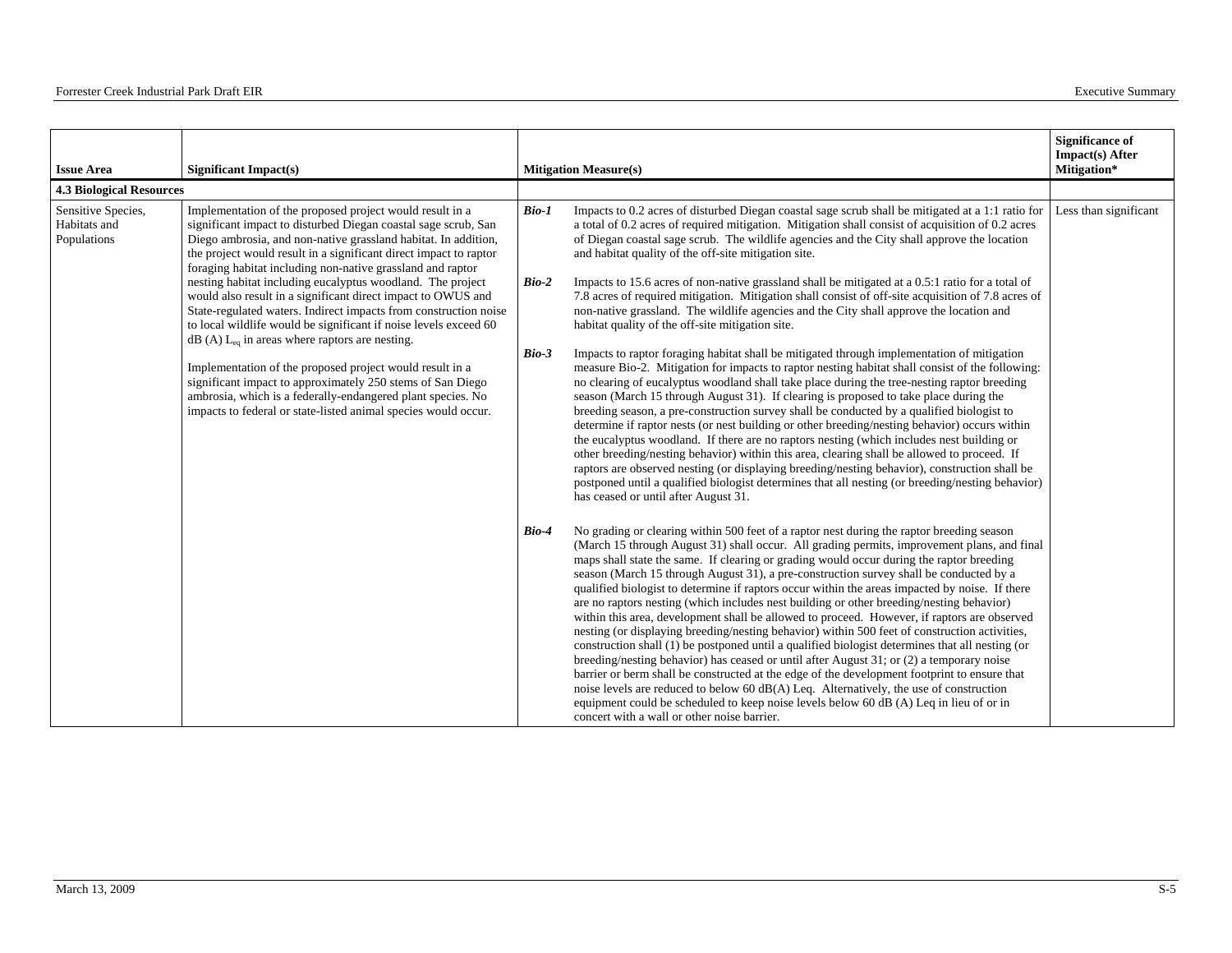| <b>Issue Area</b> | <b>Significant Impact(s)</b> |       | <b>Mitigation Measure(s)</b>                                                                                                                                                                                                                                                                                                                                                                                                                                                                                                                                                                                                                                                                                                                                                                                                                                                                                                                                                                                                                                                                                                                                                                    | <b>Significance of</b><br><b>Impact(s)</b> After<br>Mitigation* |
|-------------------|------------------------------|-------|-------------------------------------------------------------------------------------------------------------------------------------------------------------------------------------------------------------------------------------------------------------------------------------------------------------------------------------------------------------------------------------------------------------------------------------------------------------------------------------------------------------------------------------------------------------------------------------------------------------------------------------------------------------------------------------------------------------------------------------------------------------------------------------------------------------------------------------------------------------------------------------------------------------------------------------------------------------------------------------------------------------------------------------------------------------------------------------------------------------------------------------------------------------------------------------------------|-----------------------------------------------------------------|
|                   |                              | Bio-5 | Authorization for the fill of jurisdictional waters of the U.S. shall be secured from the Army<br>Corps of Engineers (ACOE) through the Clean Water Act Section 404 permitting process<br>before any fill is placed in jurisdictional waters of the U.S. Timing for compliance with the<br>specific conditions of the Section 404 permit shall be in accordance with conditions specified<br>by ACOE as part of permit issuance. As required by Section 404, approval and<br>implementation of a wetland mitigation and monitoring plan would be expected to mitigate<br>impacts on jurisdictional waters of the U.S., including jurisdictional wetlands. Mitigation<br>approved by ACOE and the San Diego Regional Water Quality Control Board for impacts on<br>jurisdictional waters of the US and State, and/or seasonal would be included in the same<br>mitigation plan.                                                                                                                                                                                                                                                                                                                  |                                                                 |
|                   |                              |       | Water Quality Certification pursuant to Section 401 of the Clean Water Act shall be required<br>as a condition of issuance of the Section 404 permit. Before construction in any areas<br>containing wetland features, the project proponent shall obtain water quality certification for<br>the project. Any measures required, as part of the issuance of the water quality certification<br>shall be implemented.                                                                                                                                                                                                                                                                                                                                                                                                                                                                                                                                                                                                                                                                                                                                                                            |                                                                 |
|                   |                              |       | Report of waste discharge pursuant to California Water Code Section 13050 shall be required<br>for those waters of the state determined to be non-jurisdictional under Sections 404 and 401 of<br>the Clean Water Act. Any measures required as part of the issuance of the report of waste<br>discharge shall be implemented.                                                                                                                                                                                                                                                                                                                                                                                                                                                                                                                                                                                                                                                                                                                                                                                                                                                                  |                                                                 |
|                   |                              |       | Authorization for the alteration of streambeds and banks within the state shall be required<br>under Section 1602 of the Fish and Game Code of California, and a Streambed Alteration<br>Agreement will be required prior to work occurring in CDFG jurisdictional areas. All<br>mitigation requirements determined through the process of obtaining the above permits shall<br>be implemented.                                                                                                                                                                                                                                                                                                                                                                                                                                                                                                                                                                                                                                                                                                                                                                                                 |                                                                 |
|                   |                              | Bio-6 | Prior to the issuance of a site grading permit, impacts to San Diego ambrosia shall be<br>mitigated through compliance with Section 7 or 10(a) of the federal Endangered Species Act<br>which regulates actions that could jeopardize endangered or threatened species. A Section 7<br>permit is recommended, since there is most likely a nexus between the potential Army Corps<br>of Engineers (ACOE) jurisdictional areas and the federally listed San Diego ambrosia. Under<br>the Section 7 process, a biological assessment shall be prepared in consultation with the<br>ACOE and the United States Fish and Wildlife Service (USFWS). Under this process, take<br>authorization can be authorized via a letter of biological opinion issued by the USFWS. If a<br>Section 7 permit can not be obtained, a Section 10(a) permit shall be obtained, which requires<br>the preparation of a habitat conservation plan to demonstrate how the taking of the species<br>would be minimized and how steps taken would ensure the species' survival. Under this<br>process, the HCP shall be reviewed and approved by the USFWS prior to issuance of a<br>grading permit on the project site. |                                                                 |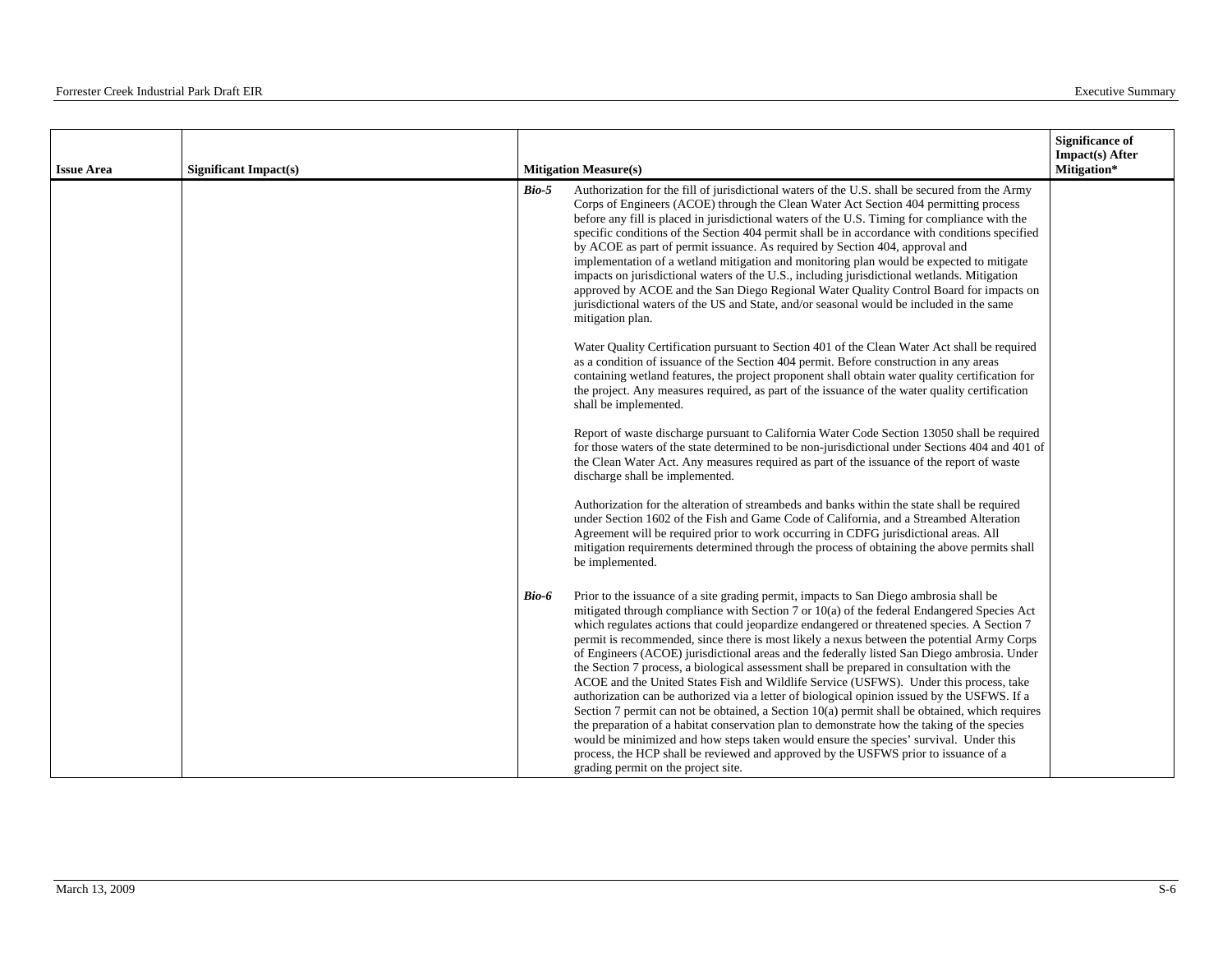| <b>Issue Area</b>                                            | <b>Significant Impact(s)</b>                                                                                                                                                                                                                                                                                                                                     |                    | <b>Mitigation Measure(s)</b>                                                                                                                                                                                                                                                                                                                                                                                                                                                                                                                                                                                                                                                                                                                                                                                                                                                                                             | <b>Significance of</b><br><b>Impact(s)</b> After<br>Mitigation* |
|--------------------------------------------------------------|------------------------------------------------------------------------------------------------------------------------------------------------------------------------------------------------------------------------------------------------------------------------------------------------------------------------------------------------------------------|--------------------|--------------------------------------------------------------------------------------------------------------------------------------------------------------------------------------------------------------------------------------------------------------------------------------------------------------------------------------------------------------------------------------------------------------------------------------------------------------------------------------------------------------------------------------------------------------------------------------------------------------------------------------------------------------------------------------------------------------------------------------------------------------------------------------------------------------------------------------------------------------------------------------------------------------------------|-----------------------------------------------------------------|
| 4.4 Cultural and Paleontological Resources                   |                                                                                                                                                                                                                                                                                                                                                                  |                    |                                                                                                                                                                                                                                                                                                                                                                                                                                                                                                                                                                                                                                                                                                                                                                                                                                                                                                                          |                                                                 |
| Archaeological Sites<br>and Human Remains                    | Implementation of the proposed project would have the potential<br>to result in a significant impact if human remains are discovered<br>on the project site during grading activities.                                                                                                                                                                           | $Cul-1$            | If human remains are found on the project site during grading or excavation, these finds shall<br>be dealt with in accordance with State of California Health and Safety Code Section 7050.5<br>and SB2641. This code section states that no further disturbance shall occur until the County<br>Coroner has made a determination of origin and disposition pursuant to Public Resources<br>Code Section 5097.98. The County Coroner shall be notified of the find immediately. If the<br>human remains are determined to be prehistoric, the Coroner shall notify the Native American<br>Heritage Commission (NAHC), which shall determine and notify a Most Likely Descendant<br>(MLD). The MLD shall complete the inspection of the site within 48 hours of receiving<br>permission from the landowner to inspect the site, and shall discuss and confer with the<br>landowner over reasonable options for treatment. | Less than significant                                           |
| 4.5 Geology and Soils                                        |                                                                                                                                                                                                                                                                                                                                                                  |                    |                                                                                                                                                                                                                                                                                                                                                                                                                                                                                                                                                                                                                                                                                                                                                                                                                                                                                                                          |                                                                 |
| <b>Unstable Soils</b>                                        | Implementation of the proposed project would have a potentially<br>significant impact associated with unstable soils because the<br>proposed project site contains existing soil units that are not<br>suitable for use as support fill or structures.                                                                                                           | $Geo-I$<br>$Geo-2$ | After site clearing and grubbing has been completed, all fill material, topsoil, subsoil, and<br>younger alluvial deposits shall be removed in the areas to be graded or that will support<br>settlement-sensitive improvements, in compliance with the CBC. In the areas where<br>structures and streets are proposed, the younger alluvium shall be removed to the granitic<br>bedrock, older alluvium, or at least two feet above the groundwater table, whichever is less.<br>In areas that will be paved for parking or driveway access, material removal shall extend to a<br>depth of four feet below subgrade.<br>Prior to placing any new fill soils or constructing any new improvements in areas that have<br>been cleaned out to receive fill, the exposed soils should be scarified to a depth of 12 inches,                                                                                                | Less than significant                                           |
|                                                              |                                                                                                                                                                                                                                                                                                                                                                  |                    | moisture conditioned, and compacted to at least 90 percent relative compaction, in<br>compliance with the CBC. In areas supporting fill slopes, keys should be cut into the<br>competent supporting materials. The keys should be at least twelve feet wide and be sloped<br>back into the hillside at least two percent.                                                                                                                                                                                                                                                                                                                                                                                                                                                                                                                                                                                                |                                                                 |
| 4.7 Hazards and Hazardous Materials                          |                                                                                                                                                                                                                                                                                                                                                                  |                    |                                                                                                                                                                                                                                                                                                                                                                                                                                                                                                                                                                                                                                                                                                                                                                                                                                                                                                                          |                                                                 |
| <b>Airport Hazards</b>                                       | Operation of the proposed project would not result in a<br>significant safety hazard for people working in the area due to<br>proximity to the Gillespie Field Airport. However, construction<br>of the proposed project would have the potential to result in a<br>hazard to aircraft operations. This is considered to be a<br>potentially significant impact. | $Haz-1$            | At least two weeks prior to the start of construction-related activities on the project site, and<br>on a bi-weekly basis throughout the construction period, the construction contactor shall<br>coordinate with the Gillespie Field Airport Manager to ensure that appropriate actions are<br>taken so that construction activities at the project site do not pose a hazard to air navigation.<br>Such actions may include the issuance of a Notice to Airmen (NOTAM) with sufficient lead<br>time to notify pilots of potentially hazardous flight conditions at or around the proposed<br>project site.                                                                                                                                                                                                                                                                                                             | Less than significant                                           |
| <b>4.10 Noise</b>                                            |                                                                                                                                                                                                                                                                                                                                                                  |                    |                                                                                                                                                                                                                                                                                                                                                                                                                                                                                                                                                                                                                                                                                                                                                                                                                                                                                                                          |                                                                 |
| <b>Exposure to Permanent</b><br>Increase in Ambient<br>Noise | Impacts from transportation noise, including traffic and trolley<br>noise, would result in less than significant impacts on the<br>proposed project and surrounding uses.<br>Impacts from project-generated operational noise to off-site<br>residences are considered potentially significant.                                                                  | Noi-1              | Noise from HVAC equipment shall be reduced by either the installation of acoustical<br>shielding around all new rooftop HVAC equipment (which would reduce noise by up to 15<br>dBA), or by placing the HVAC equipment below grade in basement space. The acoustical<br>shielding shall include a parapet wall of sufficient height to fully shield the equipment or<br>acoustical shielding which complements the proposed building elevations and also fully<br>shields the equipment.                                                                                                                                                                                                                                                                                                                                                                                                                                 | Less than significant                                           |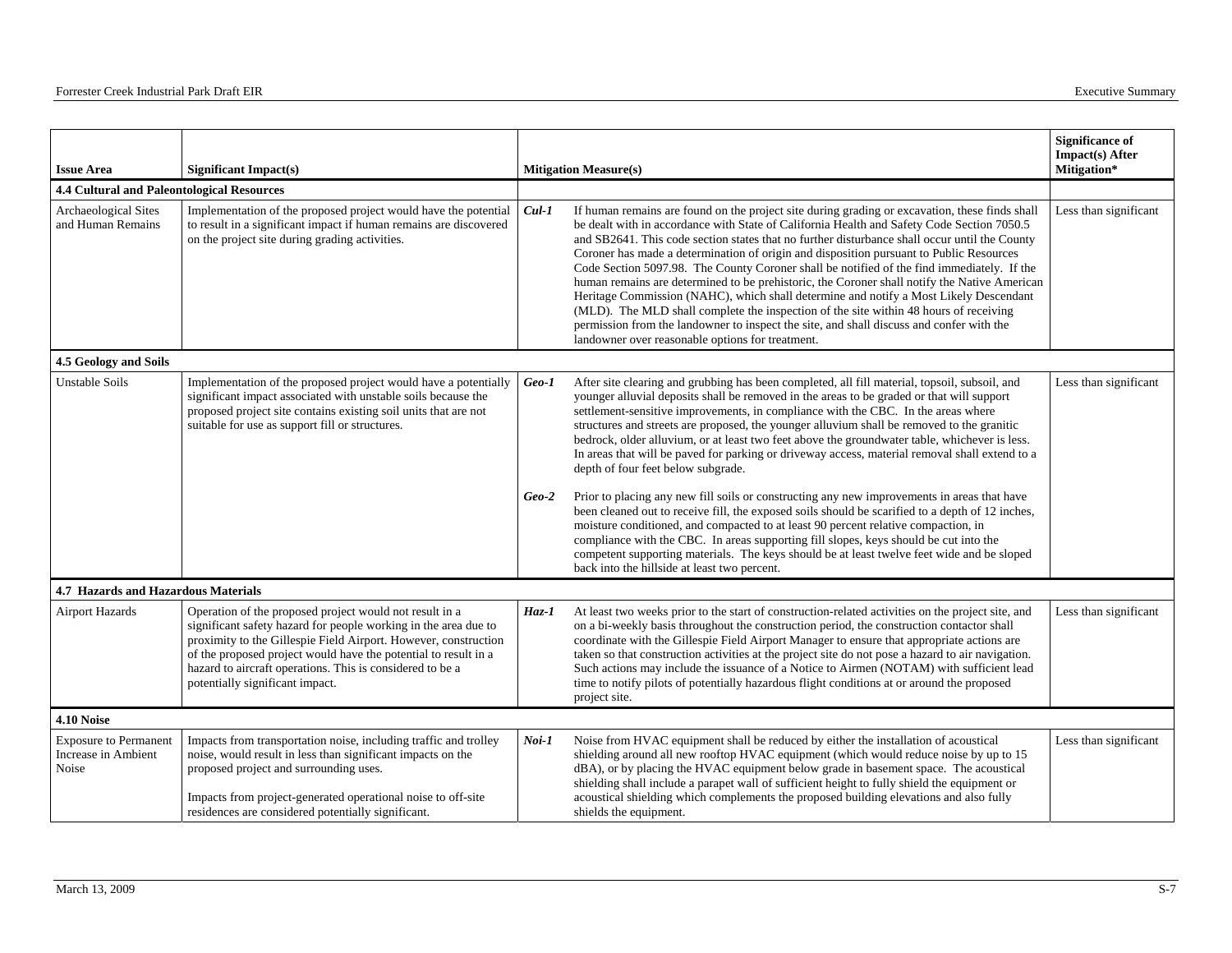| <b>Issue Area</b>                                                        | Significant Impact(s)                                                                                                                                                                                                                                                                                                                                                                                     |                    | <b>Mitigation Measure(s)</b>                                                                                                                                                                                                                                                                                                                                                                                                                                                                                                                                                                                                                                                                                                                                                                                                                                                                                                                                                                                                       | <b>Significance of</b><br>Impact(s) After<br>Mitigation* |
|--------------------------------------------------------------------------|-----------------------------------------------------------------------------------------------------------------------------------------------------------------------------------------------------------------------------------------------------------------------------------------------------------------------------------------------------------------------------------------------------------|--------------------|------------------------------------------------------------------------------------------------------------------------------------------------------------------------------------------------------------------------------------------------------------------------------------------------------------------------------------------------------------------------------------------------------------------------------------------------------------------------------------------------------------------------------------------------------------------------------------------------------------------------------------------------------------------------------------------------------------------------------------------------------------------------------------------------------------------------------------------------------------------------------------------------------------------------------------------------------------------------------------------------------------------------------------|----------------------------------------------------------|
| Temporary Increase in<br><b>Ambient Noise</b>                            | Temporary noise impacts from construction equipment at nearby<br>residences are considered potentially significant.                                                                                                                                                                                                                                                                                       | $Noi-2$            | The project applicant shall implement the following measures to minimize short-term noise<br>levels caused by construction activities. Measures to reduce construction/demolition noise to<br>the maximum extent feasible shall be included in contractor specifications and shall include,<br>but not be limited to, the following:<br>Construction equipment shall be properly outfitted and maintained with manufacturer-<br>recommended noise-reduction devices to minimize construction-generated noise.<br>Stationary construction noise sources such as generators or pumps shall be located at<br>$\bullet$<br>least 100 feet from noise-sensitive land uses, to the extent feasible.<br>Lay-down and construction vehicle staging areas shall be located as far from noise-<br>$\bullet$<br>sensitive land uses as feasible.<br>Construction activity shall be restricted to occur between the hours of 7:00 a.m. and 7:00<br>p.m. Monday through Friday, excluding holidays, and 8:00 a.m. and 5:00 p.m. on<br>Saturday. | Less than significant                                    |
| 4.12 Traffic                                                             |                                                                                                                                                                                                                                                                                                                                                                                                           |                    |                                                                                                                                                                                                                                                                                                                                                                                                                                                                                                                                                                                                                                                                                                                                                                                                                                                                                                                                                                                                                                    |                                                          |
| Increases in Traffic and<br><b>Exceedance of LOS</b><br><b>Standards</b> | Implementation of the proposed project would result in direct<br>and cumulative significant impacts to roadway intersections in<br>the project area due to an unacceptable LOS E or F. The<br>proposed project would result in direct impacts to the Weld<br>Boulevard/Gillespie Way/Project driveway intersection and<br>cumulative impacts to the Fanita Drive/Grossmont College<br>Drive intersection. | $Tra-1$            | Prior to operation of Phase 1 of the proposed project, the project applicant shall contribute a<br>fair share towards the future signalization of the Fanita Drive/Grossmont College Drive<br>intersection into a fund set up specifically for the improvement of this intersection. The<br>project contributes 35 trips at this intersection which has a total trip count of 1,189 trips<br>during the PM peak hour. Therefore, the project's fair share percentage is 3 percent. The fair<br>share amount will be \$6,000 assuming that the cost of installing the signal is approximately<br>\$200,000.                                                                                                                                                                                                                                                                                                                                                                                                                         | Less than significant                                    |
|                                                                          |                                                                                                                                                                                                                                                                                                                                                                                                           | $Tra-2$<br>$Tra-3$ | Prior to operation of Phase 2 of the proposed project, the project applicant shall install a<br>traffic signal at the Weld Boulevard/Gillespie Way intersection and implement the following<br>lane configuration.<br>Southbound - two left-turn lanes with storage of 125 feet and one shared 20-foot wide<br>through/right-turn lane.<br>Northbound - one left-turn lane and one shared through/right-turn lane.<br>Eastbound - one left-turn lane, one through lane, and one shared through/right-turn lane.<br>Westbound – one left-turn lane, one thru lane, and one shared 20-foot wide<br>through/right-turn lane.<br>A certificate of occupancy permit shall not be issued for any phase of the proposed project<br>until the extension of SR-52 from SR-125 to SR-67 has been completed and is operational.                                                                                                                                                                                                               |                                                          |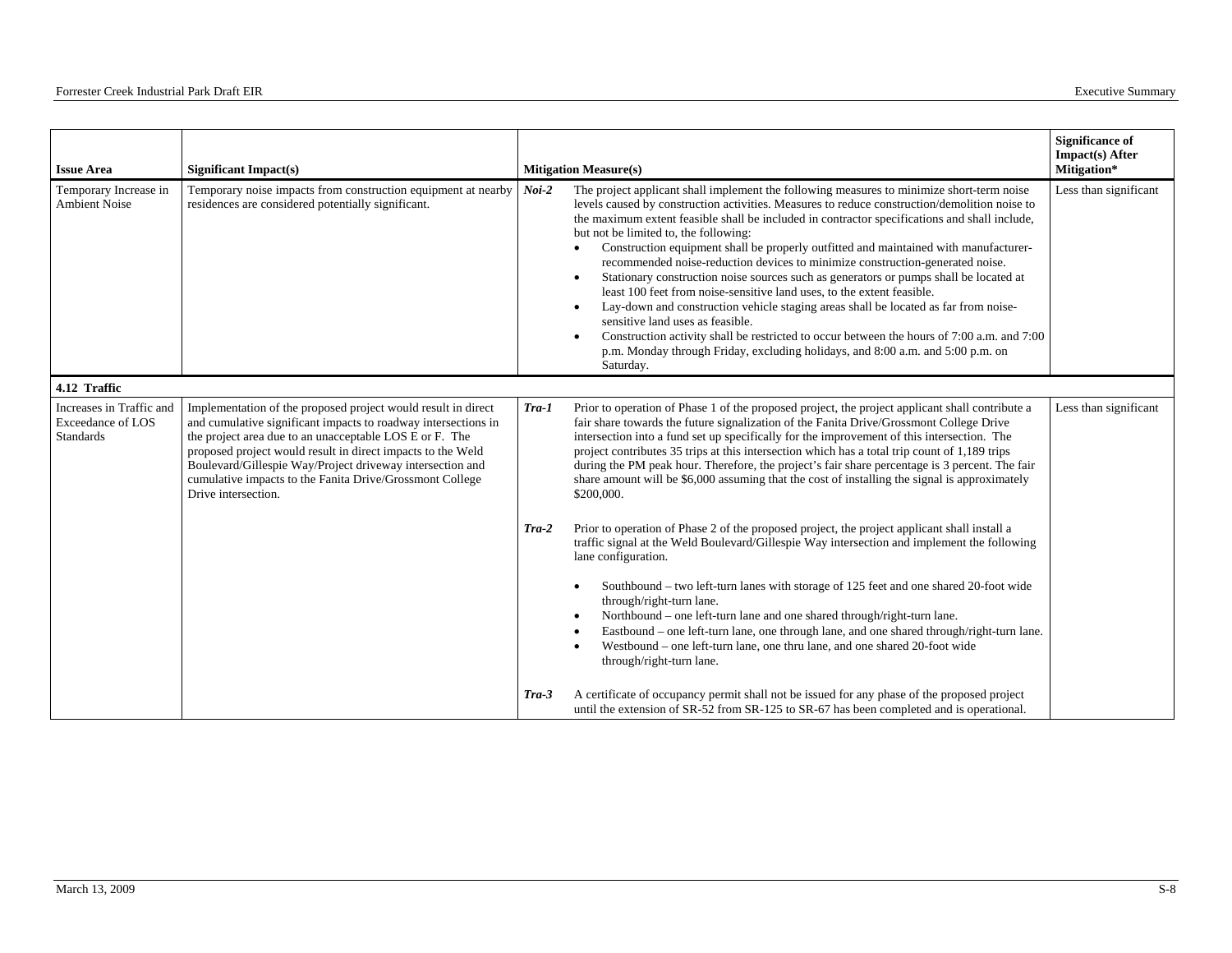| Table S-2. Summary Comparison of Project Alternatives to the Project |  |
|----------------------------------------------------------------------|--|
|----------------------------------------------------------------------|--|

| <b>Description of Alternative</b>                                                                                                                                                                                                                                                                                                                                                                                                                                                                 | <b>Advantages</b>                                                                                                                                                                                                                                                                                                                                                                                                                                                                                                                                                                                                                                                                                                                                                                                                                                                                                                                                                                                                                                                                                                                                                                                                                                                                                                                                                                                                                                                                                                                                                                                                                                            | <b>Disadvantages</b>                                                                                                                                                                                                                                                                                                                                                                                                                                                                                                                                                                                                                                                                                                                                                                                                                                                                                                     |  |
|---------------------------------------------------------------------------------------------------------------------------------------------------------------------------------------------------------------------------------------------------------------------------------------------------------------------------------------------------------------------------------------------------------------------------------------------------------------------------------------------------|--------------------------------------------------------------------------------------------------------------------------------------------------------------------------------------------------------------------------------------------------------------------------------------------------------------------------------------------------------------------------------------------------------------------------------------------------------------------------------------------------------------------------------------------------------------------------------------------------------------------------------------------------------------------------------------------------------------------------------------------------------------------------------------------------------------------------------------------------------------------------------------------------------------------------------------------------------------------------------------------------------------------------------------------------------------------------------------------------------------------------------------------------------------------------------------------------------------------------------------------------------------------------------------------------------------------------------------------------------------------------------------------------------------------------------------------------------------------------------------------------------------------------------------------------------------------------------------------------------------------------------------------------------------|--------------------------------------------------------------------------------------------------------------------------------------------------------------------------------------------------------------------------------------------------------------------------------------------------------------------------------------------------------------------------------------------------------------------------------------------------------------------------------------------------------------------------------------------------------------------------------------------------------------------------------------------------------------------------------------------------------------------------------------------------------------------------------------------------------------------------------------------------------------------------------------------------------------------------|--|
| <b>No Project Alternative</b>                                                                                                                                                                                                                                                                                                                                                                                                                                                                     |                                                                                                                                                                                                                                                                                                                                                                                                                                                                                                                                                                                                                                                                                                                                                                                                                                                                                                                                                                                                                                                                                                                                                                                                                                                                                                                                                                                                                                                                                                                                                                                                                                                              |                                                                                                                                                                                                                                                                                                                                                                                                                                                                                                                                                                                                                                                                                                                                                                                                                                                                                                                          |  |
| Under the No Project Alternative, it is assumed that no additional<br>development would occur on the project site. The site would remain in<br>its present state and the proposed project would not be implemented.<br>Although the project site is designated as Open Space, Public Institution<br>and Special Designation Area 1 (SDA-1) in the El Cajon General Plan,<br>the No Project Alternative assumes that the project site would not be<br>developed with General Plan compatible uses. | Significant unavoidable temporary air quality impacts from $NOx$<br>during simultaneous project construction of Phase 3 and operation<br>of Phases 1 and 2 would be avoided.<br>Significant mitigable impacts to disturbed Diegan coastal sage scrub<br>and non-native grassland habitat would be avoided.<br>Significant mitigable impacts to approximately 250 stems of San<br>$\bullet$<br>Diego ambrosia that occur within the project site would be avoided.<br>Significant mitigable impacts to raptor foraging habitat and raptor<br>nesting habitat would be avoided.<br>Significant mitigable impacts to federal and State jurisdictional<br>areas would be avoided.<br>Potentially significant mitigable indirect impacts from construction<br>noise to local wildlife in areas where raptors are nesting would be<br>avoided.<br>Potential mitigable impacts to buried human remains would be<br>avoided.<br>Potential mitigable safety hazards to airport operations due to<br>construction activities in close proximity to the Gillespie Field<br>Airport would be avoided.<br>Significant mitigable noise impacts from construction equipment at<br>nearby residences would be avoided.<br>Significant mitigable impacts from project-generated operational<br>noise associated with the operation of HVAC equipment and truck<br>deliveries to off-site residences would be avoided.<br>Significant mitigable impacts to unstable soils associated with new<br>construction or ground disturbance would be avoided.<br>Significant mitigable direct traffic impacts to the intersection of<br>Weld Boulevard/Gillespie Way would be avoided. | This alternative would not fulfill any of the ten project objectives<br>$\bullet$<br>described in Section 3.0, Project Description.<br>Significant impacts to biological resources would have the potential<br>$\bullet$<br>to occur from ongoing maintenance activities that would not require<br>discretionary approval, such as brush clearing, mowing or tilling.<br>This alternative would not provide land uses compatible with the<br>$\bullet$<br>SDA-1 land use designation of the site as identified in the City's<br>General Plan.<br>This alternative may result in significant impacts to water quality<br>$\bullet$<br>because the project site does not currently employ any best<br>management practices to reduce pollutants in site runoff. The<br>majority of the project site is vacant land and contains exposed<br>soils, which can contribute to sedimentation in downstream<br>receiving waters. |  |
|                                                                                                                                                                                                                                                                                                                                                                                                                                                                                                   | Significant mitigable cumulative traffic impacts to the intersection<br>of Fanita Drive/Grossmont College Drive would be avoided.                                                                                                                                                                                                                                                                                                                                                                                                                                                                                                                                                                                                                                                                                                                                                                                                                                                                                                                                                                                                                                                                                                                                                                                                                                                                                                                                                                                                                                                                                                                            |                                                                                                                                                                                                                                                                                                                                                                                                                                                                                                                                                                                                                                                                                                                                                                                                                                                                                                                          |  |